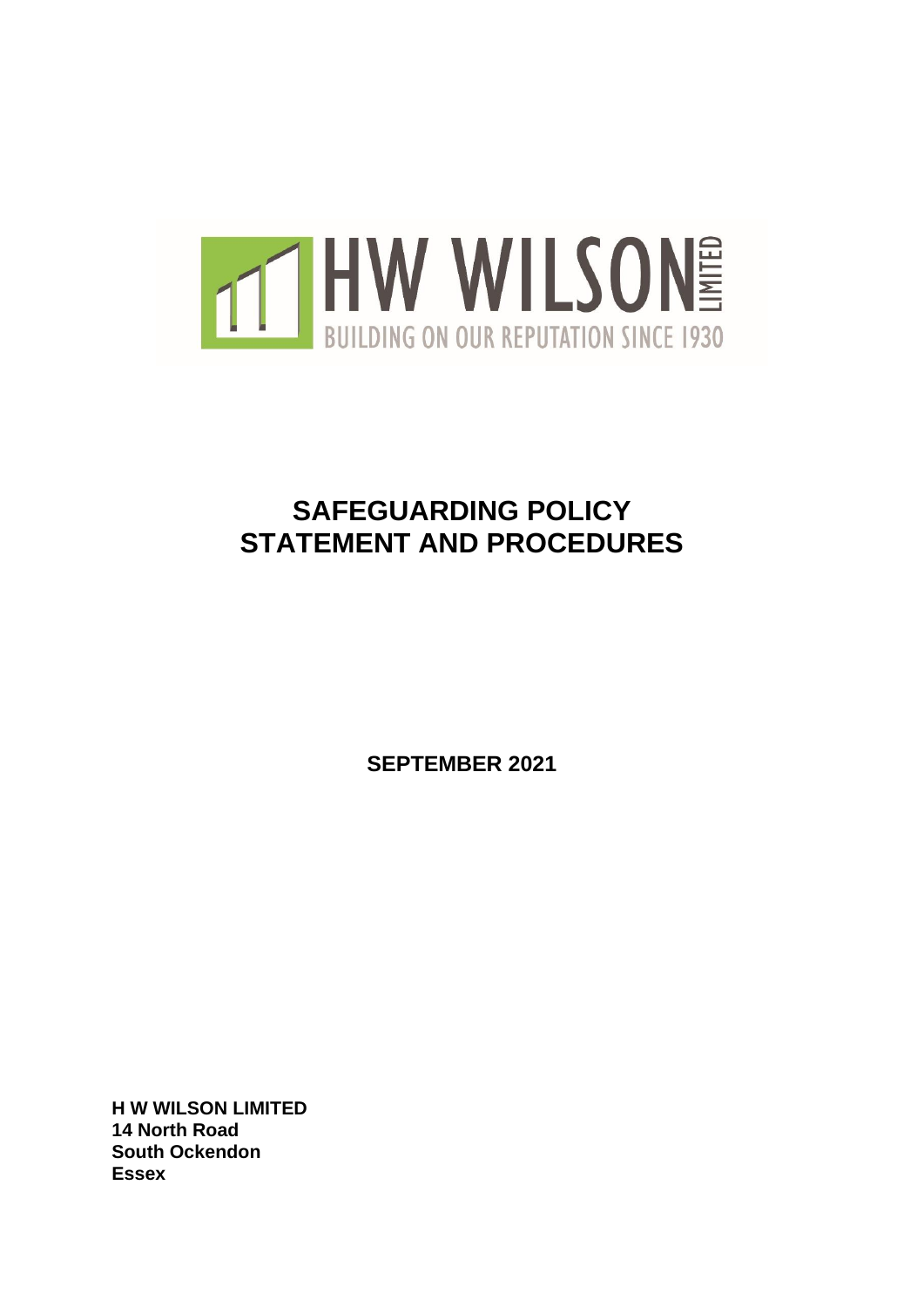

# **RM15 6QL CONTENTS**

- 1. Safeguarding Policy Statement
- 2. Management Structure
- 3. Responsibilities and Duties
- 4. Recruitment
- 5. Training
- 6. Behaviour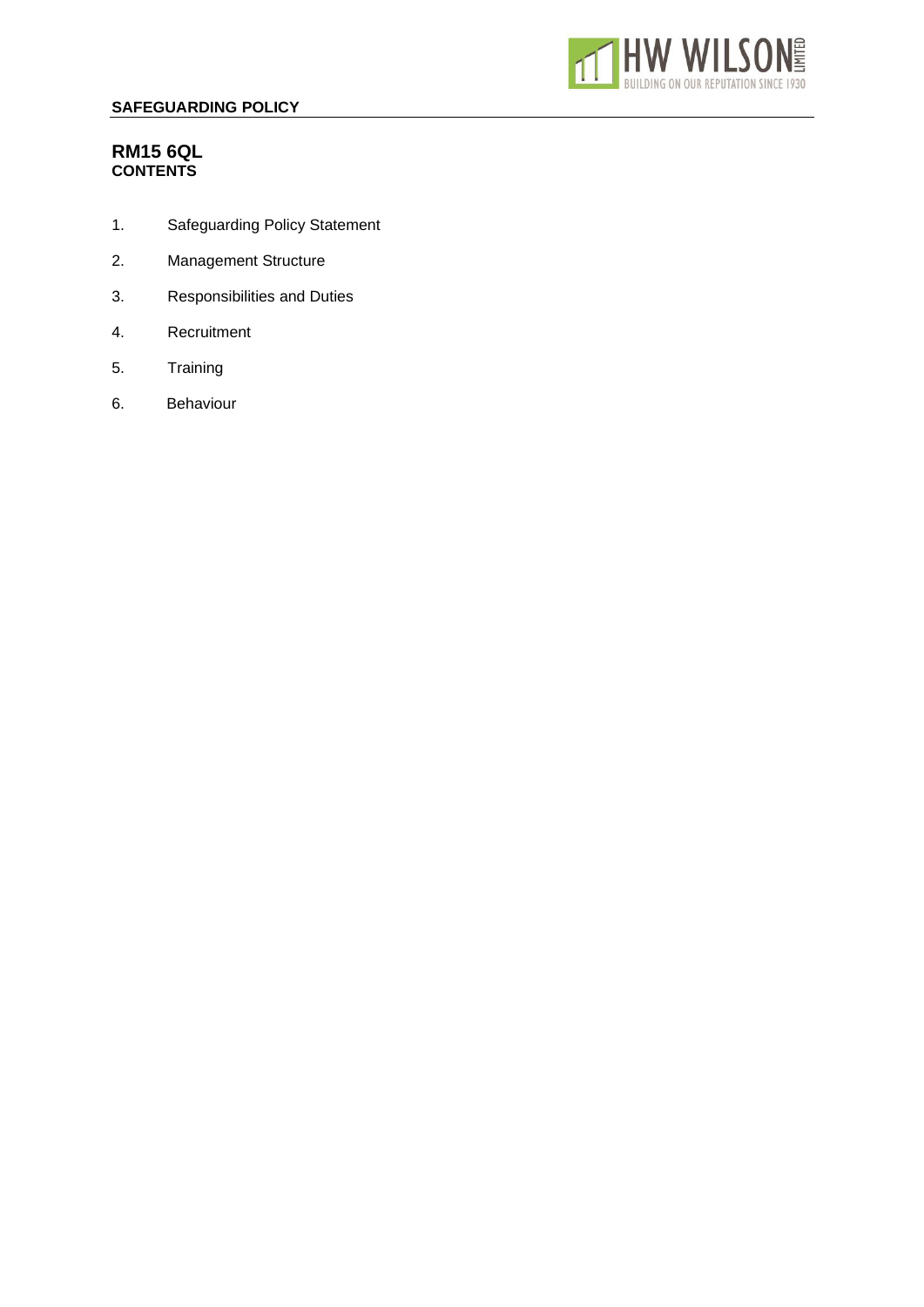

## **1. SAFEGUARDING POLICY STATEMENT**

H W Wilson Limited is committed to putting in place a policy on safeguarding which will be effective.

As such, H W Wilson Limited recognises the role and responsibilities it has in safeguarding and promoting the welfare of children and vulnerable adults to ensure the well-being of those persons in the vicinity of H W Wilson Limited works.

Each project undertaken, where contact with children and vulnerable adults is likely or possible, must be assessed for risk in this respect and appropriate controls put in place at the planning stage.

The co-operation of employees is vital to the success of the policy and views on the procedures implemented welcomed. The company encourage all employees to discuss arrangements in place with the directors.

The policy applies to all staff, labour only workers, subcontractors and organisations providing services under contract with H W Wilson Limited.

The policy will be reviewed regularly to take account of new or forthcoming legislation and any changes in the company structure or work activities.

All employees are required to read the policy upon recruitment and will be made aware of revisions to the policy and procedures.

For and on behalf of H.W Wilson Limited

Peter Wiffen Managing Director

Signed: …………………………………….. Date: 1 October 2021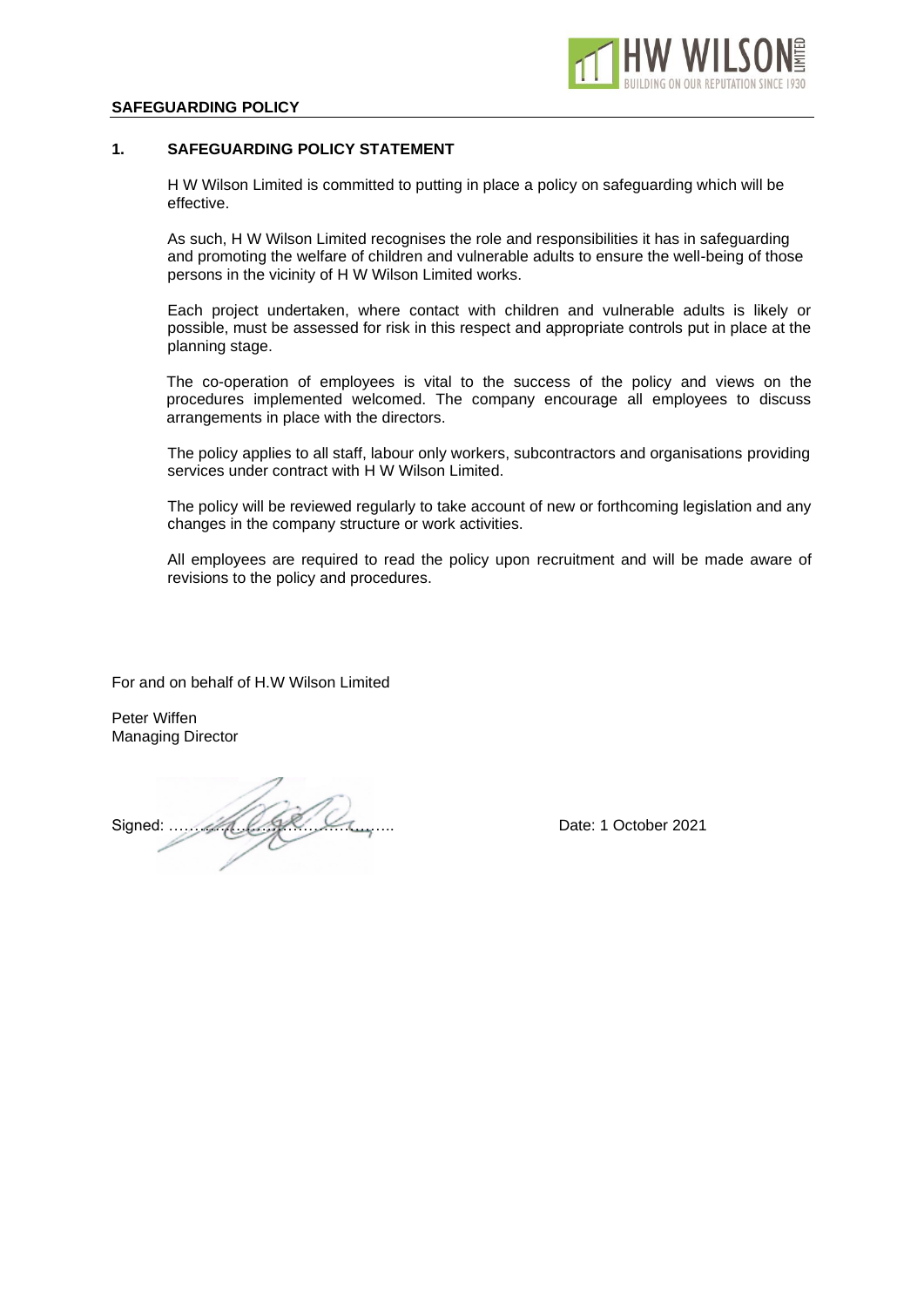

# **2. MANAGEMENT STRUCTURE**

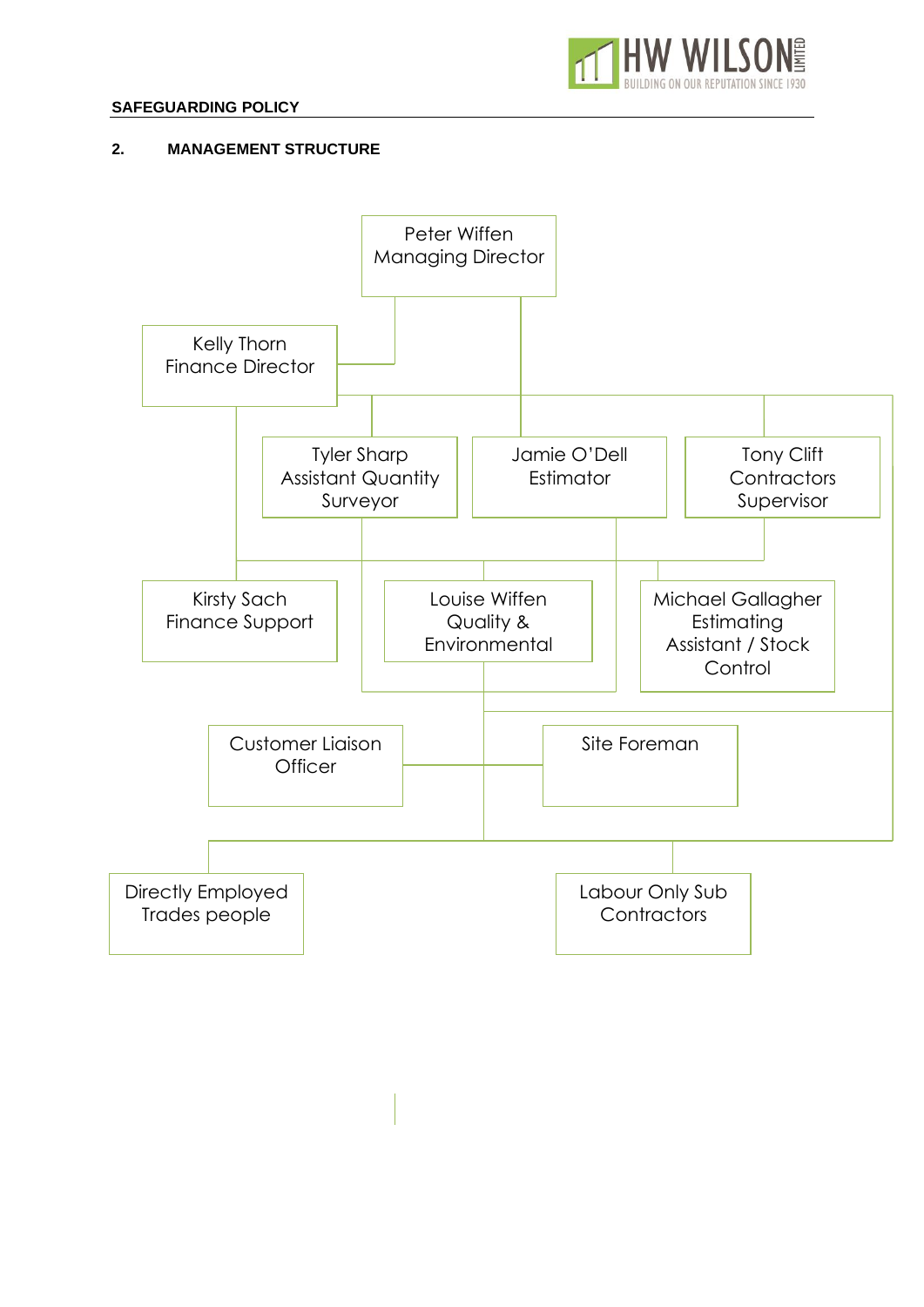

## **3. RESPONSIBILITIES AND DUTIES**

#### **The Directors**

Arrange for the preparation, updating and review of the company safeguarding policy and ensure that it is brought to the notice of all employees.

Ensure that employees and sub contractors are aware of the requirements placed upon them by the company safeguarding policy and the specific arrangements at each site location or premises where maintenance works are being carried out.

Make arrangements for the provision of information and organise appropriate training for specific employees relevant to the duties they perform for the company.

Ensure that competent persons are employed to undertake works around children or vulnerable adults.

Bring the safeguarding procedures and results of risk assessments to the attention of those affected; ensure that these are clearly understood by persons who have to implement or abide by such procedures.

Maintain a system of consultation with employees on safeguarding matters and ensure that safeguarding is included on the agenda of all relevant management and project meetings.

Institute procedures for reporting and investigating any breaches of the safeguarding policy; promote analysis of investigations to improve performance.

Where employed as a contractor provide relevant information to the client relating to site activities detailing how the mechanical services works will be carried out safely without contact with children or vulnerable adults at the site.

Ensure that the recruitment policy includes checks on the character of potential employees and that all relevant staff undertake a Disclosure and Barring Service (DBS) check.

Monitor the effective reporting of all incidents in accordance with the policy procedures.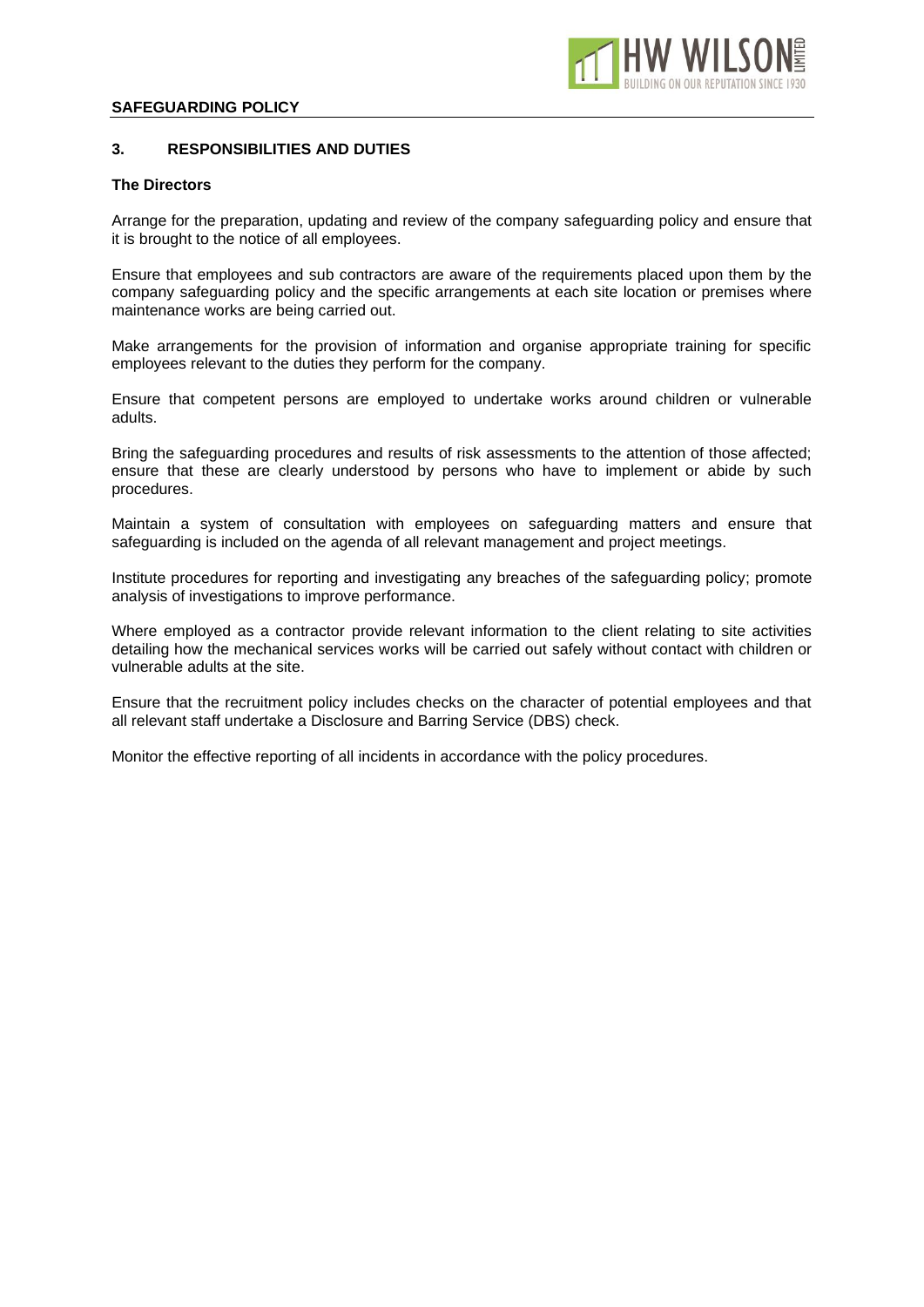

## **3. RESPONSIBILITIES AND DUTIES**

#### **Site Employees**

Co-operate with management in order to carry out the arrangements detailed in the safeguarding policy and the specific procedures for the site.

Consult with the site supervisor with regard to any site safeguarding procedures that may be unclear or could be improved.

Report any breaches of the policy and procedures observed to Peter Wiffen directly at the office or to site management

Notify the site supervisor, client or other nominated person regarding unsupervised children or vulnerable adults close to the site working location or those displaying unreasonable behaviour towards H W Wilson Limited employees.

Do not engage in conversation with, or disputes between children or vulnerable adults at the site.

Cease works where necessary, whenever there is any possible conflict or potential harm to vulnerable persons and make the workplace safe

Ensure that H W Wilson Limited works are securely barriered off to prevent unauthorised access to the site working locations.

Do not leave tools or materials outside of the working area where they pose a risk to the safety of others.

Follow the procedures as set out in the policy regarding behaviour at all times.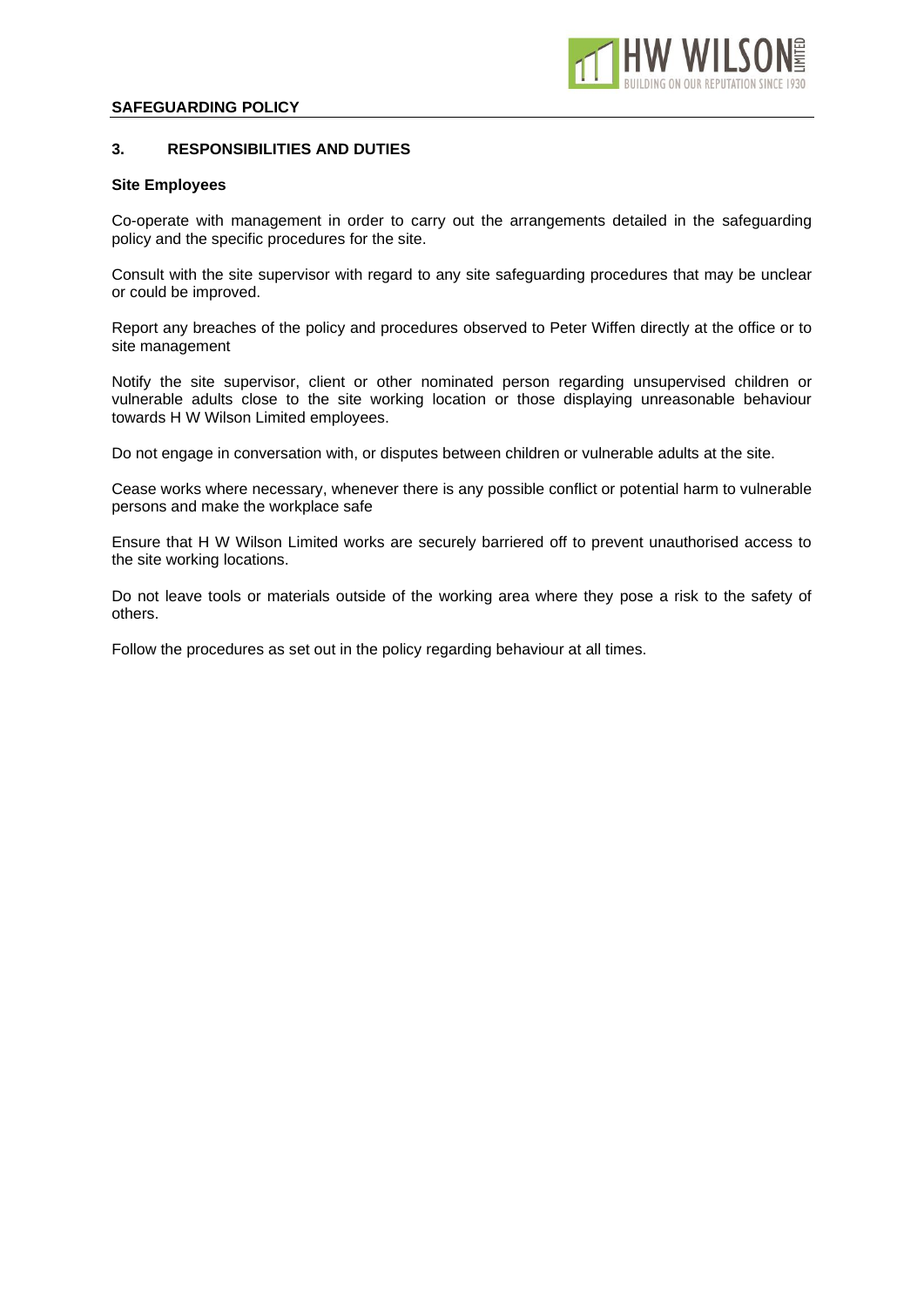

## **4. RECRUITMENT**

All vacancies are advertised and filled in accordance with the company Equal Opportunities Policy.

All staff are required to disclose criminal convictions, provide proof of eligibility to work in the UK and show photographic identification when applying for vacancies.

All applicants will be made aware of the company's commitment to its safeguarding, equal opportunities, environmental and health and safety policies.

Reference checks will be carried out on all successful applicants before they are offered the position.

All new members of staff are to undertake a Disclosure and Barring Service (DBS) check. Disclosures will be retained in the employee's personnel file. All disclosures will be renewed annually in line with legislative and company procedures.

All existing site and maintenance engineers have undertaken these checks.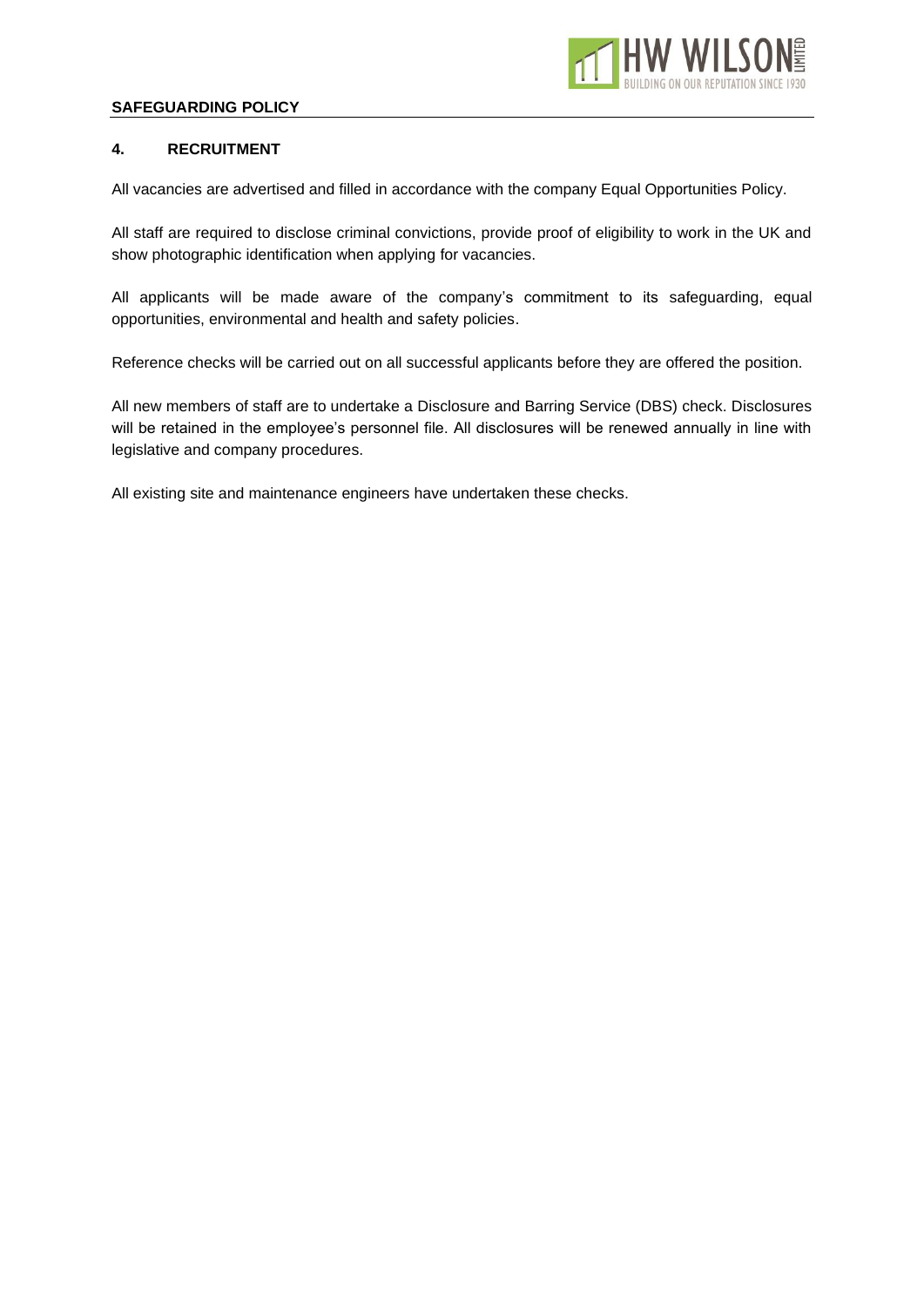

## **5. TRAINING**

On induction all H W Wilson Limited staff are required to read this policy and agree to abide by its contents.

All staff will be given further training when the policy changes or is amended in line with UK legislation.

Safeguarding procedures are reinforced on site induction where children or vulnerable adults may be present.

Safeguarding training will be recorded in the employees' personnel files.